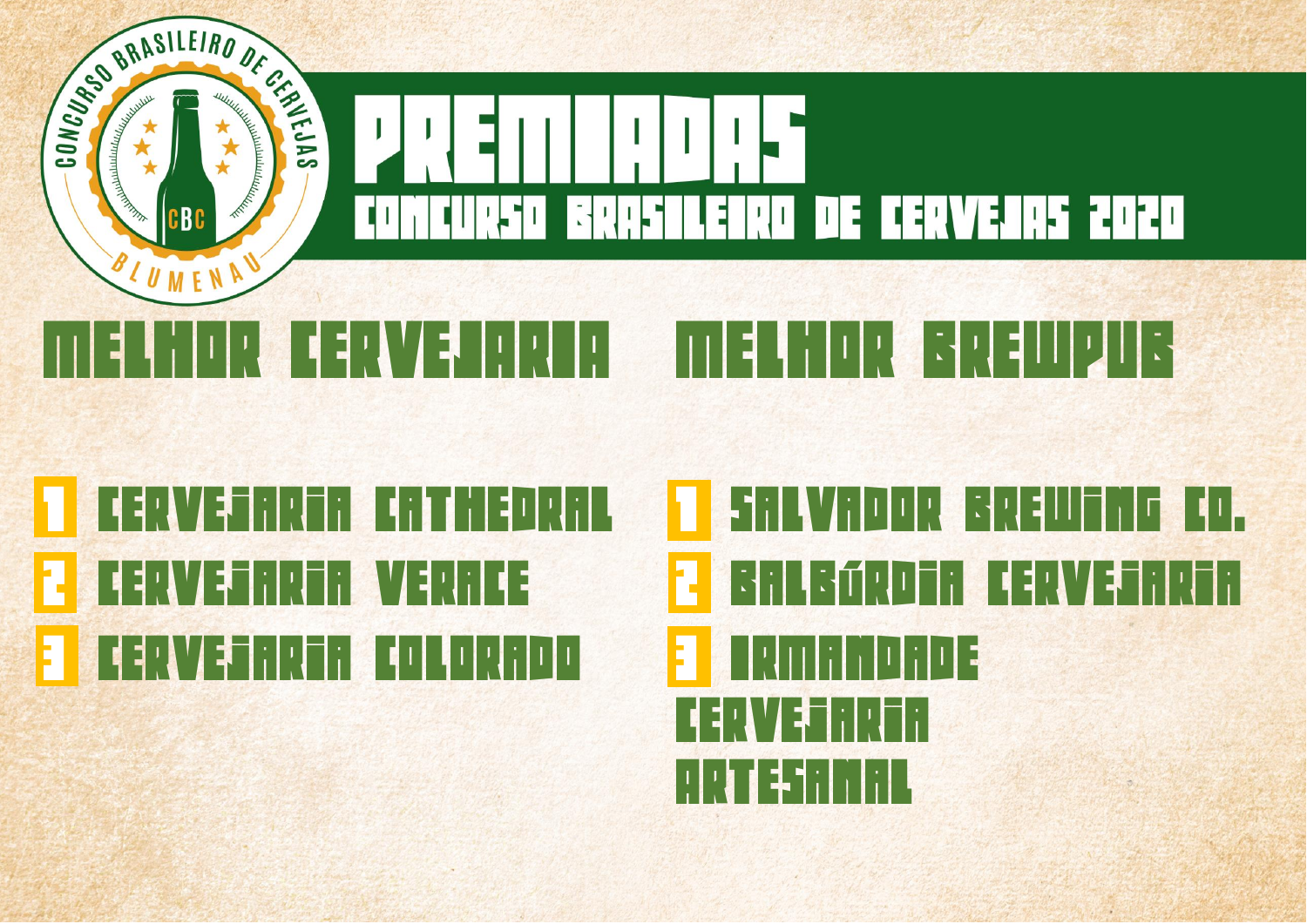



## <u>▚▎</u>▄▝▌▐▕▏▏▏▓▃▘▏▏▏▏▏▏



 $\lceil \mathsf{r} \rceil \mathsf{E} \rceil \mathsf{F} \lceil \mathsf{F} \rceil \mathsf{F} \lceil \mathsf{F} \rceil \mathsf{F} \lceil \mathsf{F} \rceil \mathsf{F} \rceil$ Cervejaria Colorado Estilo - Wood and Barrel-Aged Beer

│╌┤<u>╵</u>╎╶┪┢┎╩╺┥╌├─╎┥╷│╎ Cervejaria ALEM BIER Estilo - Specialty Saison

 $\frac{1}{2}$ bander Habaner (Frankrijk) er en de gemeente voor de gemeente van de gemeente van de gemeente van de gemeente van de gemeente van de gemeente van de gemeente van de gemeente van de gemeente van de gemeente van de <mark>Cervejaria Bamberg</mark> Estilo - Chili Pepper Beer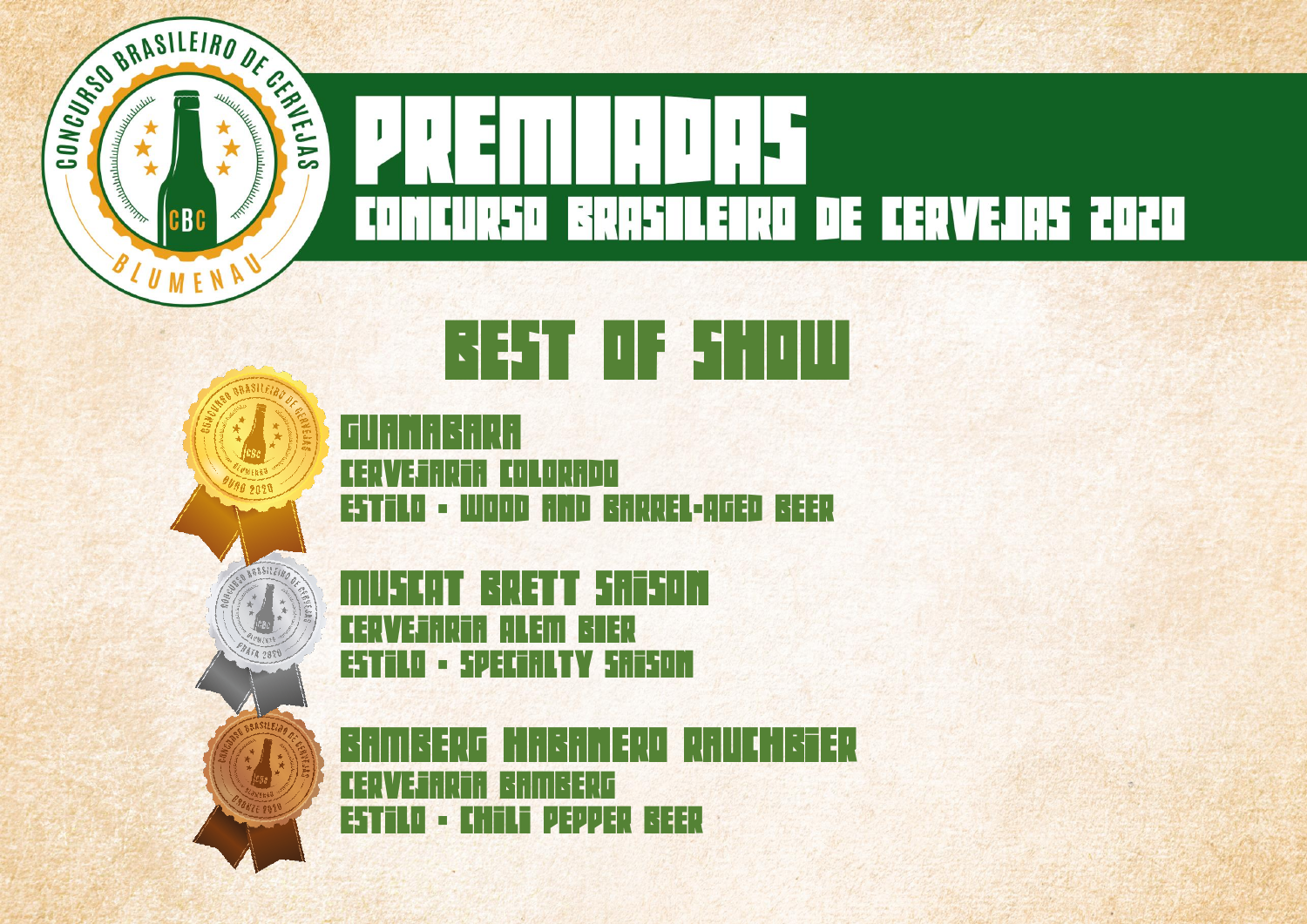

| ▝▐▏▐▏ <u></u> ▋▐▏▏▏▏▏▏                                               | $    \,    \,    \,    \,    \,   $                     | <b>PRANTA</b>                                              | <b>ERUM 43</b>                                 |
|----------------------------------------------------------------------|---------------------------------------------------------|------------------------------------------------------------|------------------------------------------------|
| <b>Oatmeal Stout</b>                                                 | Guarnieri: Los Cuervos                                  | Sem medalha                                                | Al Fero Birrificio: Al Fero Oatmeal Stout      |
| Australasian, Latin American or<br><b>Tropical-Style Light Lager</b> | Cervejaria Urwald: URWALD<br>PREMIUM LAGER \PILSEN\""   | CERVEJARIA VERACE: VERACE<br><b>PILSEN</b>                 | AMBEV: Legítima do Ceará                       |
| <b>South German-Style Kristal Weizen</b>                             | Sem medalha                                             | Cervejaria Santa Catarina Mr Lobo Weiss                    | Ampolis: Doctor Weiss                          |
| <b>International-Style Pilsener</b>                                  | Sem medalha                                             | Cathedral: Easy Lager                                      | Angels & Devils Craft Beer: CLARISSA           |
| <b>American-Style Dark Lager</b>                                     | Sem medalha                                             | Sem medalha                                                | <b>ASGARD CERVEJARIA: Asgard Dunkel</b>        |
| <b>American-Belgo-Style Ale</b>                                      | <b>OGRE BEER: Django Cigano</b>                         | Metzgerbier: Belgian IPa                                   | <b>BARÃO BIER: WHITE IPA</b>                   |
| <b>American-Style Imperial Porter</b>                                | Cervejaria Hillneck: HILLNECK<br><b>IMPERIAL PORTER</b> | Tupiniquim: Monjolo Imperial Porter                        | <b>Blend Bryggeri: Bergros Imperial Porter</b> |
| <b>Ginjo Beer or Sake-Yeast Beer</b>                                 | Sem medalha                                             | Sem medalha                                                | <b>Blondine Cervejaria: Blondine Biru</b>      |
| <b>Brett Beer</b>                                                    | Cervejaria Bodebrown: VALE DO<br><b>OURO</b>            | Infected Brewing Co & 3 Orelhas:<br><b>Belga Boogie II</b> | <b>Blondine Cervejaria: Blondine Brett Ale</b> |

M.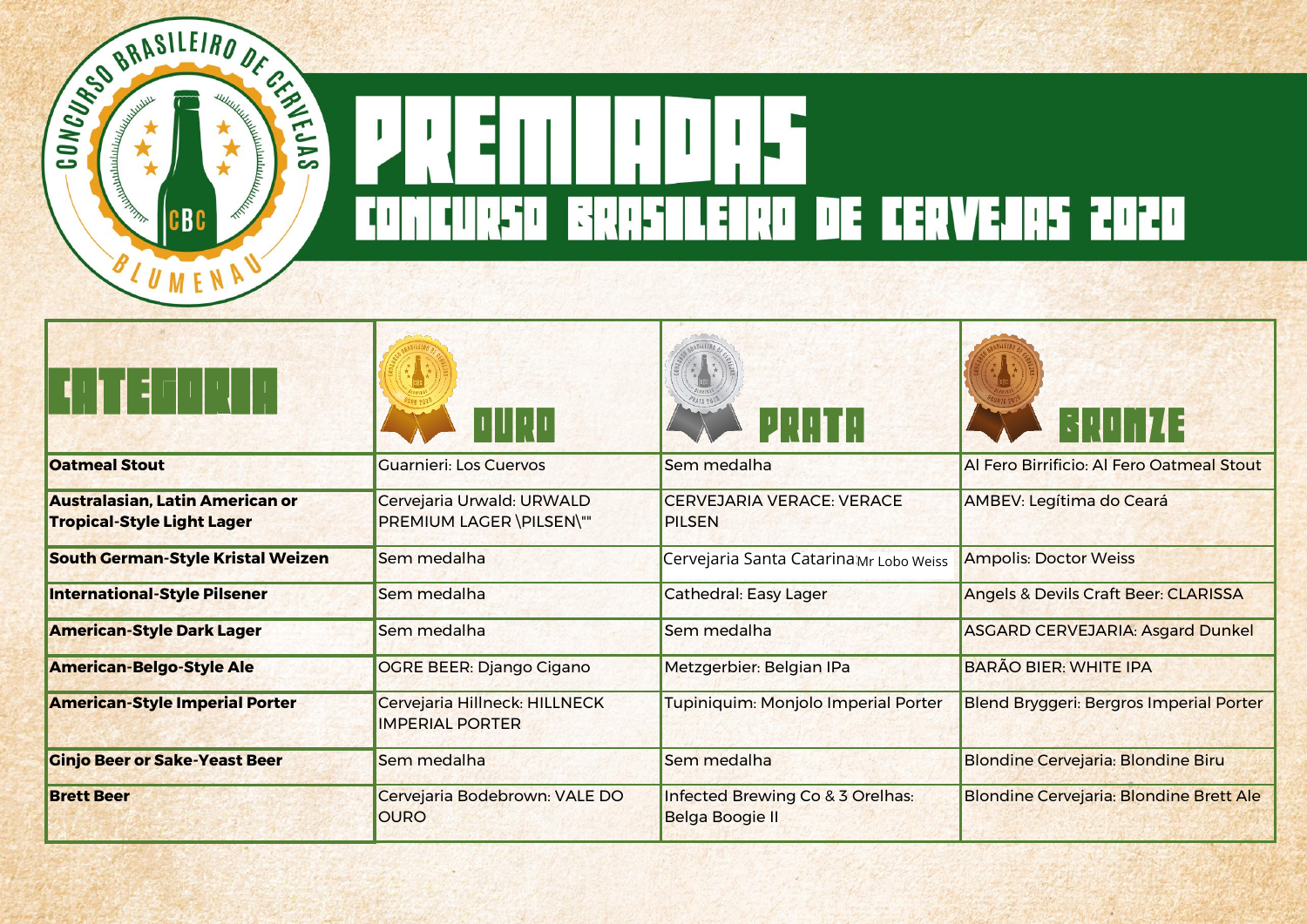

| ▝▐▏▊▝▌▔▎▏▎▏▘▏                                     |                                                         |                                                                   | ▐░▎▘▌▏▎▏┢▗▌▆▏                                                |
|---------------------------------------------------|---------------------------------------------------------|-------------------------------------------------------------------|--------------------------------------------------------------|
| <b>Classic French &amp; Belgtian-Style Saison</b> | Irmandade Cervejaria Artesanal:<br><b>Vedete Saison</b> | 3 Orelhas: Farmhouse Ale                                          | <b>Blondine Cervejaria: Blondine Spices</b>                  |
| <b>Herb and Spice Beer</b>                        | <b>CERVEJARIA VERACE: VERACE</b><br><b>KAPALUA</b>      | Cervejaria Green Coast: Mangericuja<br>(mangericão com maracujá)  | <b>BR BREW CERVEJARIA ARTESANAL:</b><br><b>AMIGO DA ONÇA</b> |
| <b>American-Style Strong Pale Ale</b>             | Stier Bier Cervejeira: Ipa                              | DONNER: STRONG PALE ALE<br><b>DONNER</b>                          | <b>Caravan Beer: Jazzy IPA</b>                               |
| <b>Contemporary American-Style Pilsener</b>       | Cervejaria EverBrew: Hop Lager                          | CERVEJARIA SANTA CATARINA:<br><b>SAINT BIER CHOPP GERMAN PILS</b> | Cerveja Blumenau: Ipê Amarelo                                |
| <b>British-Style Imperial Stout</b>               | Cervejaria Colorado: Ithaca                             | Salvador Brewing Co.: ENGESA Oil                                  | Cerveja Blumenau: Macuca Imperial<br><b>Stout</b>            |
| <b>Specialty Beer</b>                             | 5 Elementos: Coffee & Pancake<br><b>Brunch Stout</b>    | Sem medalha                                                       | Cerveja Blumenau: Macuca Vanilla<br>Secchi                   |
| <b>Kellerbier or Zwickelbier</b>                  | Sem medalha                                             | Cervejaria Cathedral: Cathedral<br>Dunkel                         | Cerveja Princesa da Serra: Madrinheira                       |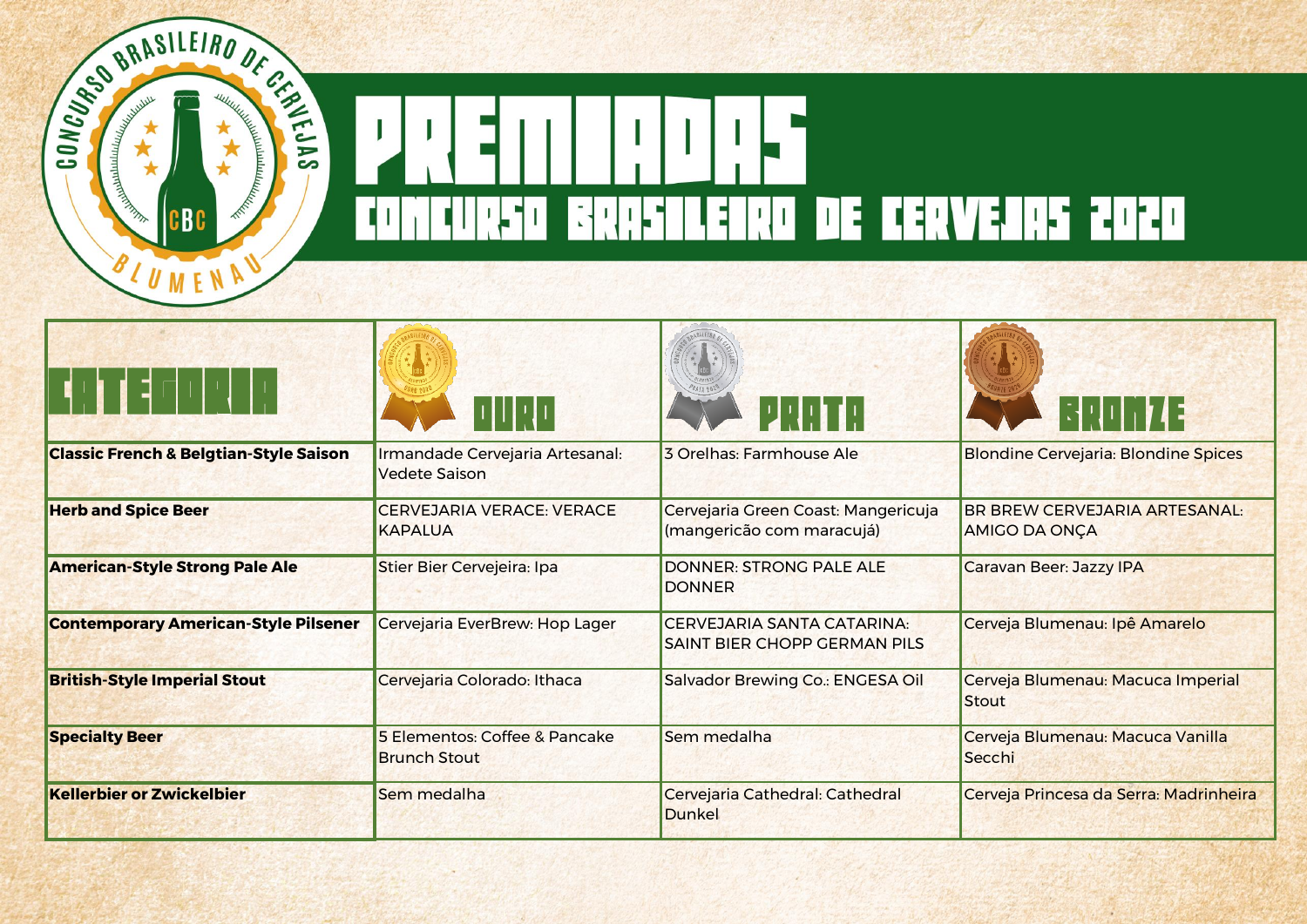

| ▌▐▏▊▕▏▏▏                               | a ya p                                               | <b>PRANTA</b>                                                                 | ▐░▎▏▏▏▏┢▗▎▆▏                                               |
|----------------------------------------|------------------------------------------------------|-------------------------------------------------------------------------------|------------------------------------------------------------|
| <b>American-Style Sour Ale</b>         | Cervejaria DOM Haus: Oops! I<br><b>Graped a Sour</b> | Fermi e as Cervejas EspAciais: LAIK'A<br><b>JOURNEY</b>                       | Cerveja Stannis: Juicy Lucy Sour                           |
| <b>Coffee Beer</b>                     | Sem medalha                                          | <b>Sunset Brew: Rise Up IPA</b>                                               | Cerveja Stannis: Kitana Coffee                             |
| <b>Wood- and Barrel-Aged Sour Beer</b> | Alem Bier: Tripel Brett Framboise                    | <b>CERVEJARIA VERACE: VERACE</b><br>OROBORO SOUR WOOD AGED                    | Cerveja Stannis: Mamma Sour                                |
| <b>Catharina Sour</b>                  | Cervejaria Antídoto: Donas da<br>P@#\$% TODA         | Cervejaria Kumpel:<br>Kumpel/D'alaje/Lagos Sour-se Quem<br><b>Puder Fruit</b> | Cervejaria Antídoto: Piña Colada<br><b>Catharina Sour</b>  |
| <b>Wood- and Barrel-Aged Beer</b>      | Cerveja Colorado: Guanabara                          | <b>CERVEJARIA KIRCHEN: KIRCHEN</b><br>L'ANCIANO                               | Cervejaria Araucária: Sete Quedas Wood<br>Aged             |
| <b>Field Beer</b>                      | Cervejaria Colorado: Brasil com S nº<br>06           | Hood Cervejaria: Nuts For Vanilla - RIS                                       | Cervejaria Artesanal Pratinha: PORTER<br>PORTEIRA & PORTAO |
| <b>Bamberg-Style Maerzen Rauchbier</b> | Cervejaria Bamberg: Bamberg<br>Rauchbier             | <b>Handwerk: Smoked Brewer</b><br>Rauchbier                                   | Cervejaria Bierbaum: Bierbaum Märzen<br>Rauchbier          |

S.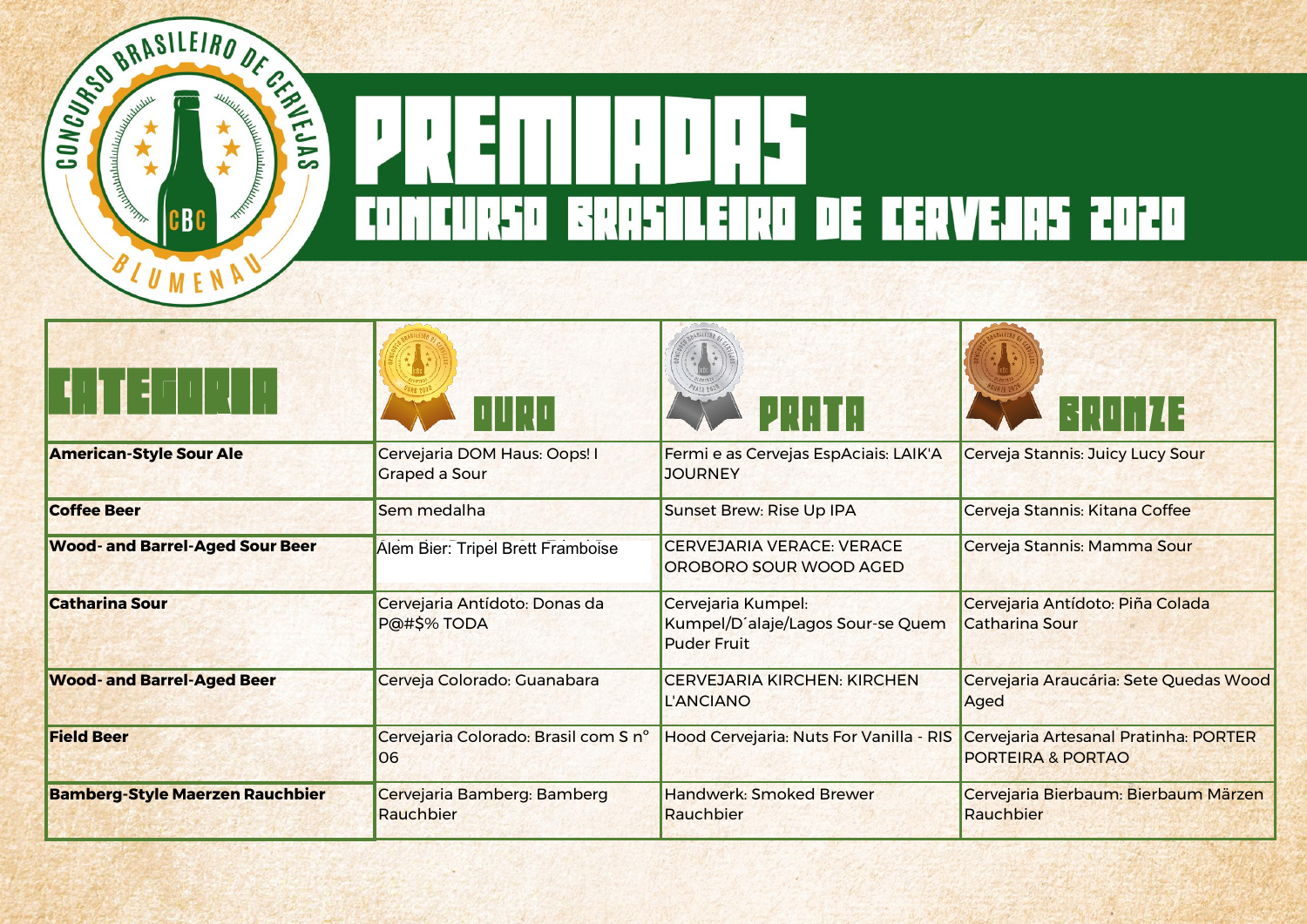

| ▐▏⊒▕▔▎▏▏▏▘                                                            | $    \,    \,    \,    \,    \,   $              | <b>PRAIN</b>                                          | 8990 M                                                        |
|-----------------------------------------------------------------------|--------------------------------------------------|-------------------------------------------------------|---------------------------------------------------------------|
| Belgian-Style Flanders Oud Bruin or Oud Sem medalha<br><b>Red Ale</b> |                                                  | LA BIRRA CERVEJARIA: LA BIRRA<br><b>RISERVA ROSSA</b> | Cervejaria Bodebrown: Montfort Red<br>Flandres                |
| <b>Belgian-Style Tripel</b>                                           | Cervejaria Cathedral: Cathedral<br><b>Tripel</b> | Imigração: Imigração Tripel                           | Cervejaria Bodebrown: Puela Malum -<br><b>Bierre de Table</b> |
| <b>Robust Porter</b>                                                  | Sem medalha                                      | Sem medalha                                           | Cervejaria Bodebrown: Robust Porter                           |
| <b>German-Style Oktoberfest/Wiesn</b>                                 | Sem medalha                                      | URWALD: URWALD OKTOBERFEST<br><b>BIER</b>             | Cervejaria Cathedral: Cathedral<br>Oktoberfest                |
| <b>Specialty Honey Beer</b>                                           | Cerveja Colorado: Appia                          | Sem medalha                                           | Cervejaria Colorado Colorado: Brasil<br>com S n° 07           |
| <b>Mixed-Culture Brett Beer</b>                                       | Sem medalha                                      | Sem medalha                                           | Cervejaria Cozalinda: Macacada<br>Esfumaceada                 |
| <b>Belgian-Style Lambic</b>                                           | Sem medalha                                      | Sem medalha                                           | Cervejaria Cozalinda: Praia do Meio                           |
| <b>American-Style Pale Ale</b>                                        | Sem medalha                                      | Locomotive Brew: Crazy Train                          | Cervejaria DOM Haus: DOM Lennon                               |

×.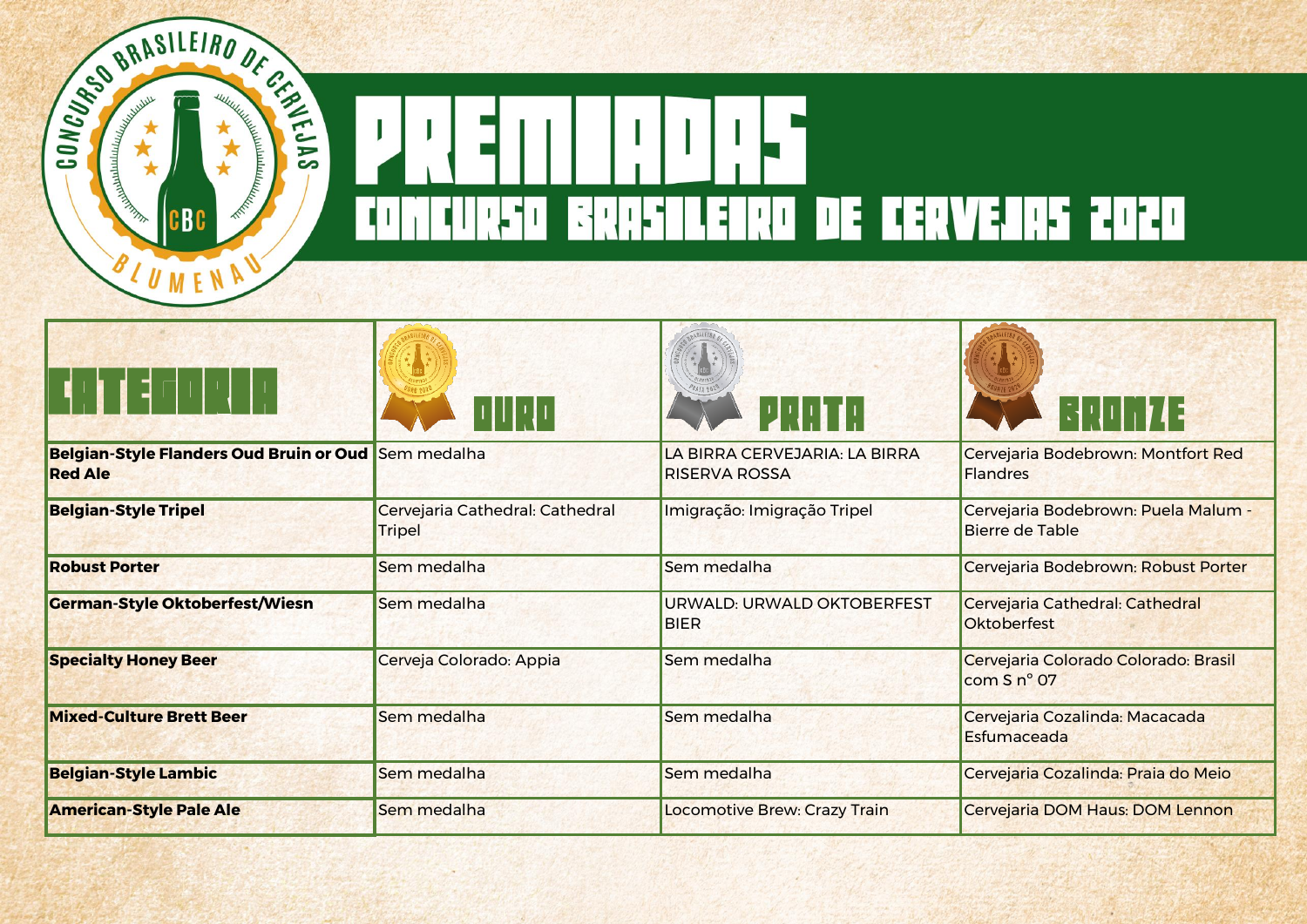

|                                                           | $    \,    \,    \,    \,    \,    \,$ | <b>PRIMER</b>                                      | 63 N D D <b>7 4 3</b>                                           |
|-----------------------------------------------------------|----------------------------------------|----------------------------------------------------|-----------------------------------------------------------------|
| <b>Belgian-Style Dark Strong Ale</b>                      | Sem medalha                            | <b>CERVEJARIA VERACE: VERACE</b><br><b>OROBORO</b> | CERVEJARIA EDELBRAU: EDELBRAU<br><b>BELGIAN DARK STRONG ALE</b> |
| <b>Belgian-Style Dubbel</b>                               | Sem medalha                            | Sem medalha                                        | <b>CERVEJARIA ESPÍRITO SANTO: ES</b><br><b>BELGIAN DUBBEL</b>   |
| Juicy or Hazy Pale Ale                                    | Cervejaria Fermi: Curiosity            | Big John: Tricorn Hat                              | Cervejaria EverBrew: Enjoy the Balance                          |
| Juicy or Hazy Imperial or Double India<br><b>Pale Ale</b> | Salvador Brewing Co.: Tomahawk         | Suricato: Meu Ego Eh Muito Maior<br>Que o Teu      | Cervejaria EverBrew: Immortality                                |
| <b>Historical Beer</b>                                    | Sem medalha                            | Sem medalha                                        | Cervejaria Hunsruck: Hunsruck<br>Lichtenhainer                  |
| <b>German-Style Altbier</b>                               | Cervejaria Cathedral: Farol Baixo      | Sem medalha                                        | Cervejaria Imigração: Imigração Altbier                         |
| <b>South German-Style Weizenbock</b>                      | Sem medalha                            | <b>Alright Brewing: Voll Bock</b>                  | Cervejaria Imigração: Imigração<br>Weizenbock                   |
| <b>Australian-Style Pale Ale</b>                          | Sem medalha                            | Sem medalha                                        | Cervejaria Istepô: ISTEPÔ ABORÍGENES                            |
| <b>American-Style Cream Ale</b>                           | Sem medalha                            | <b>Maltys: California</b>                          | Cervejaria KoalAles: El Koalito                                 |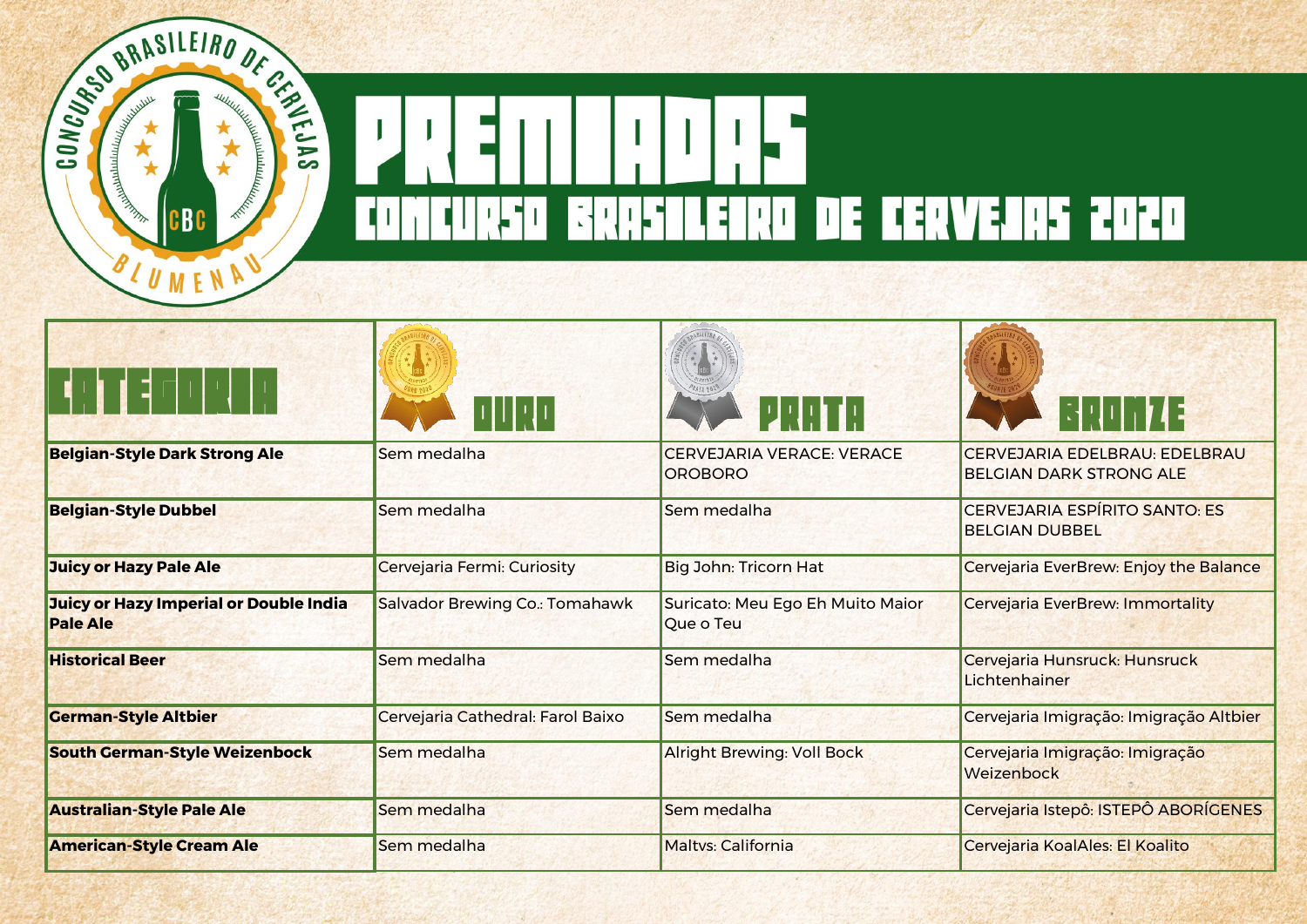

| THE ENTITLE                      | 1     1                                                    | <b>PERIMENT</b>                                   | E QU <sub>1</sub> 7 4 3                                                            |
|----------------------------------|------------------------------------------------------------|---------------------------------------------------|------------------------------------------------------------------------------------|
| <b>Berliner-Style Weisse</b>     | <b>CERVEJARIA LAGOS: ENSEADA</b><br><b>BERLINER WEISSE</b> | Cervejaria Los Compadres: Fuckoffee               | Cervejaria Kumpel.:<br>Kumpel/D'alaje/Lagos Sour-se Quem<br><b>Puder Tonic</b>     |
| <b>Chocolate or Cocoa Beer</b>   | Sem medalha                                                | <b>Startup Brew: Lunar Eclipse</b>                | <b>CERVEJARIA LOHN: LOHN BIER</b><br><b>CARVOEIRA CACAU</b>                        |
| <b>Other Belgian-Style Ale</b>   | Sem medalha                                                | Sem medalha                                       | <b>CERVEJARIA LOS COMPADRES: Dubbel</b><br>Sour Colaborativa                       |
| <b>Other Strong Ale or Lager</b> | Cervejaria Cherokee: Yona<br><b>Barleywine</b>             | Cervejaria Karsten: Wood Blended                  | <b>CERVEJARIA LOS COMPADRES: Mr.</b><br><b>Binho</b>                               |
| <b>American-Style Stout</b>      | Sem medalha                                                | Veterana: American Stout                          | Cervejaria Louvada: Benedita                                                       |
| <b>Franconian-Style Rotbier</b>  | Sem medalha                                                | Sem medalha                                       | Cervejaria Narcose: Amber Lager                                                    |
| <b>Chili Pepper Beer</b>         | Cervejaria Bamberg: Bamberg<br><b>Habanero Rauchbier</b>   | Schornstein: Schornstein Chocolate<br>com Pimenta | Cervejaria Narcose: Flip-Flops to Hell<br>(collab Suricato, 4 Islands e Freigeist) |
| <b>Munich-Style Helles</b>       | Sem medalha                                                | <b>Brauerei Schultz: Helles</b>                   | <b>CERVEJARIA PARALELO 30: Galo</b><br>Sereno Helles                               |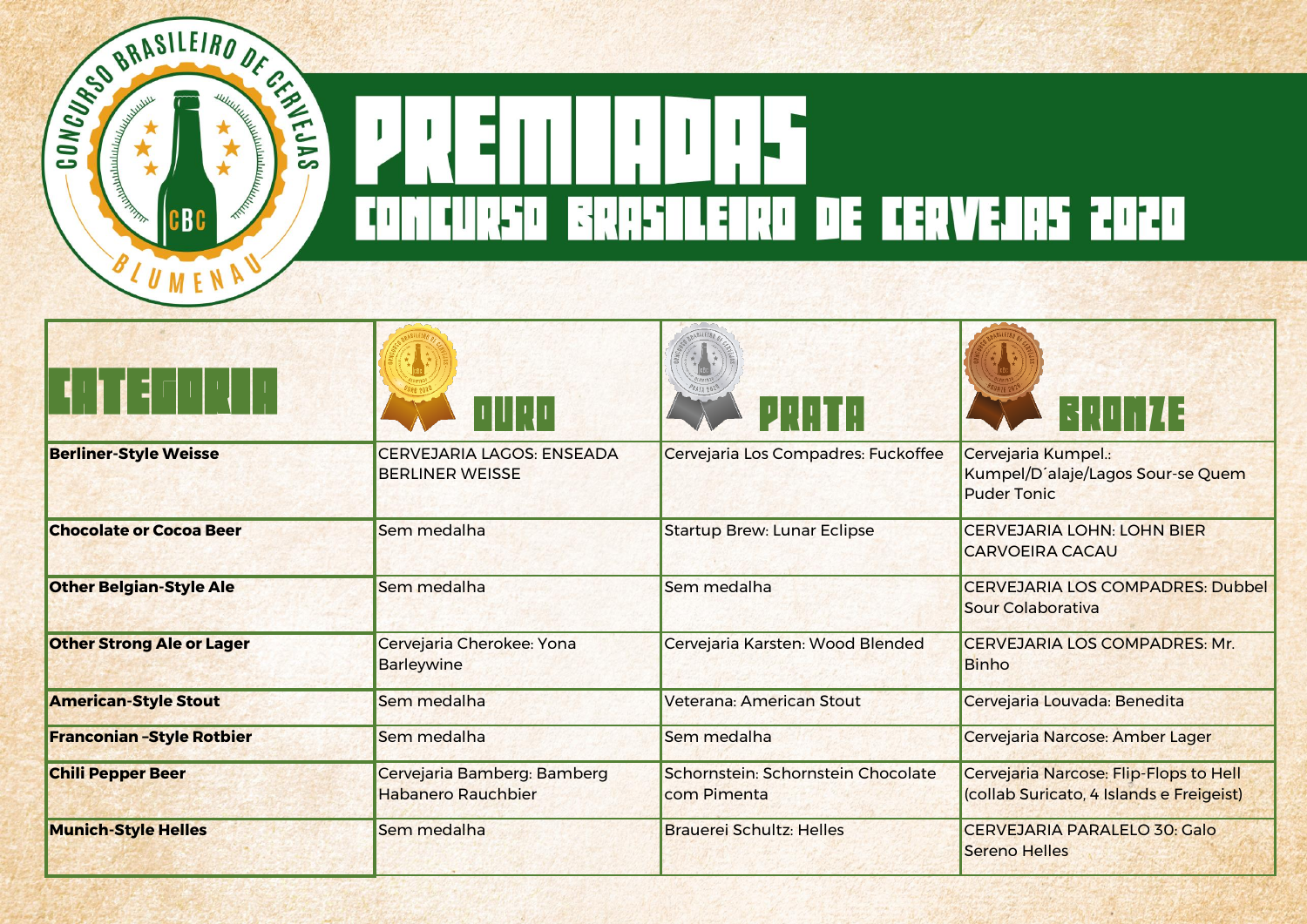

| ▝▐▌▐▌▔▌▏▏▎▏▏                           |                                                                         | <b>PRAIN</b>                                                  | ▐░▏░▌▏▏┢▗▎▆▏                                            |
|----------------------------------------|-------------------------------------------------------------------------|---------------------------------------------------------------|---------------------------------------------------------|
| <b>American-Style Amber Lager</b>      | Sem medalha                                                             | <b>BRUDER: RED LAGER</b>                                      | Cervejaria Pata Negra: Amber Lager<br><b>Pata Negra</b> |
| <b>Double Hoppy Red Ale</b>            | <b>CERVEJARIA VERACE: Roter Red</b><br><b>IPA</b>                       | Sem medalha                                                   | Cervejaria Suinga: Iraja                                |
| <b>American-Style Fruit Beer</b>       | <b>FAROESTE BEER: LITTLE LAGER</b>                                      | <b>CERVEJARIA VERACE: VERACE</b><br><b>MARACUTAIA</b>         | Cervejaria Suinga: Jabuticabeats                        |
| <b>American-Style Fruited Sour Ale</b> | D'alaje: D'alaje + Kumpel + Lagos -<br>Sour-se Quem Puder - Pina Colada | Narcose: Jungle Juice                                         | Cervejaria Terraço: Terraço Solve Et<br>Coagula Sour    |
| <b>Pumpkin Spice Beer</b>              | Sem medalha                                                             | Ruradélica Ales: The Animals<br><b>Pumpkin Imperial Stout</b> | Cervejaria Três Orelhas: Abróba                         |
| <b>Fruit Wheat Beer</b>                | <b>BERTOL CRAFT BEER: American</b><br>Wheat com Butiá                   | Sem medalha                                                   | <b>CERVEJARIA VERACE: VERACE BERRY</b><br><b>SPLASH</b> |
| <b>Contemporary-Style Gose</b>         | <b>VINTAGE CRAFT BEER - VINTAGE</b><br><b>CRAFT BEER: BRAZILIS GOSE</b> | DANKEN CERVEJARIA: Danken A<br><b>Friend Like Me</b>          | DANKEN CERVEJARIA LTDA: Danken<br>Limón Gose            |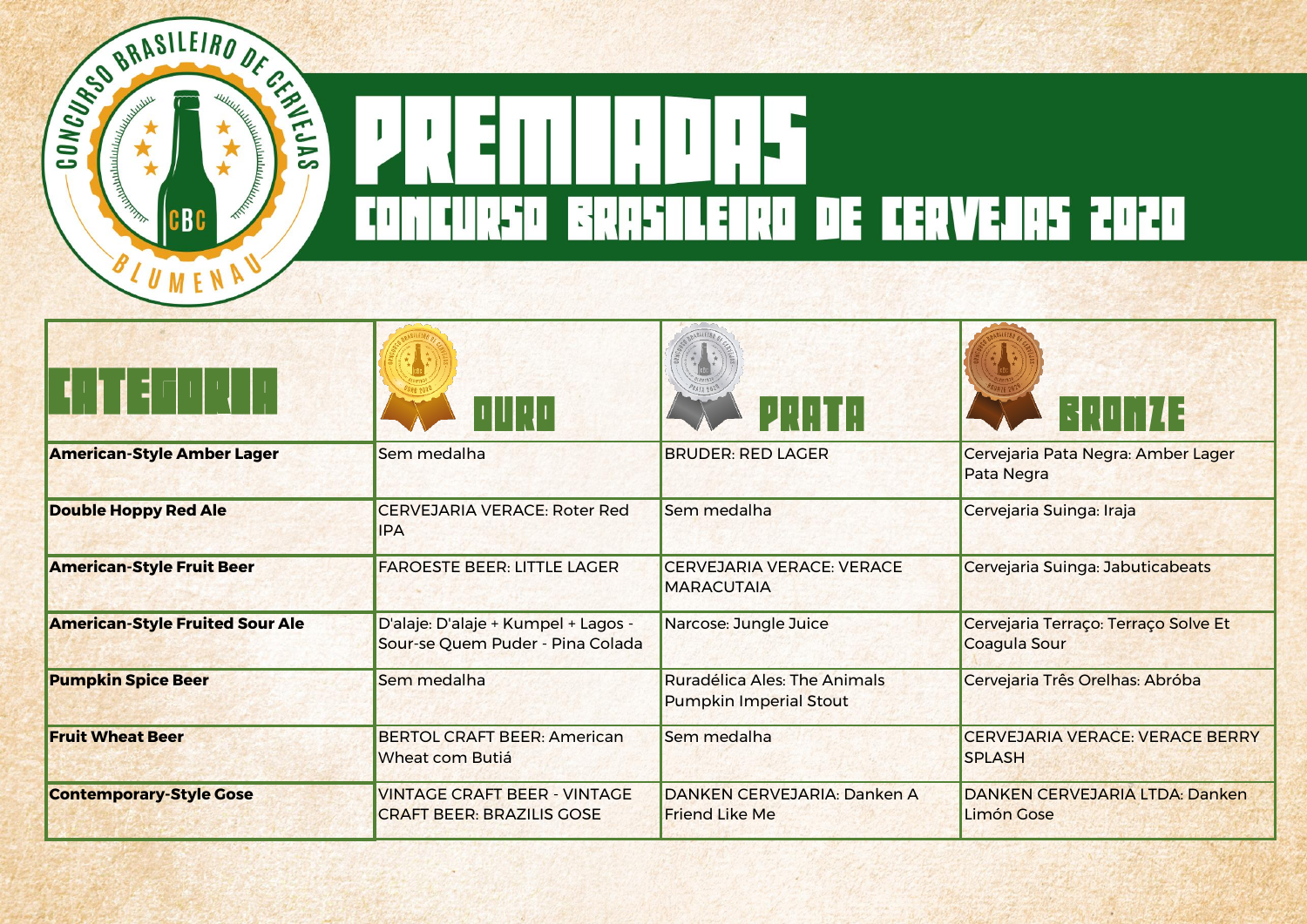

| THE ENTITLE                          | <u> HIII</u>                    | <b>PRETH</b>                                                           | ▐░▏░▌▏▏┢▗▎▆▏                                                  |
|--------------------------------------|---------------------------------|------------------------------------------------------------------------|---------------------------------------------------------------|
| <b>Experimental Beer</b>             | Cerveja Avós: Baltic Negroni    | CERVEJARIA ANTUÉRPIA: NIKITA<br><b>CHERRY MAPLE WOOD</b>               | Garimpero Cervejaria: Café da Manhã<br>dos Campeões           |
| <b>German-Style Pilsener</b>         | Cervejaria Traum Freundschaft   | Narcose: Lager                                                         | <b>Coose Island Microcervejaria: 8 HR Trip</b><br><b>Pils</b> |
| <b>Belgian-Style Pale Ale</b>        | Noi Cervejaria: Noi Avena       | Sem medalha                                                            | Haenschbier: Haenschbier Belgian Pale<br><b>Ale</b>           |
| <b>Classic Irish-Style Dry Stout</b> | Sem medalha                     | Sem medalha                                                            | Haenschbier: Haenschbier Stout                                |
| <b>Session India Pale Ale</b>        | Sem medalha                     | Cervejaria Imigração: Roleta Russa<br><b>Easy IPA</b>                  | Joia Mesquita: Joia Mesquita Session<br><b>IPA</b>            |
| <b>Irish-Style Red Ale</b>           | <b>Heilige: HEILIGE RED ALE</b> | Cervejaria HBier - Handgefertigtes<br><b>Bier: HBier Irish Red Ale</b> | KINGBIER: KING RED DRAGON                                     |
| <b>American-Style Lager</b>          | Sem medalha                     | Sem medalha                                                            | LA BIRRA CERVEJARIA: La birra PILSEN                          |
| <b>Belgian-Style Quadrupel</b>       | Sem medalha                     | Sem medalha                                                            | Leuven: LEUVEN DARK WOLF<br><b>QUADRUPEL</b>                  |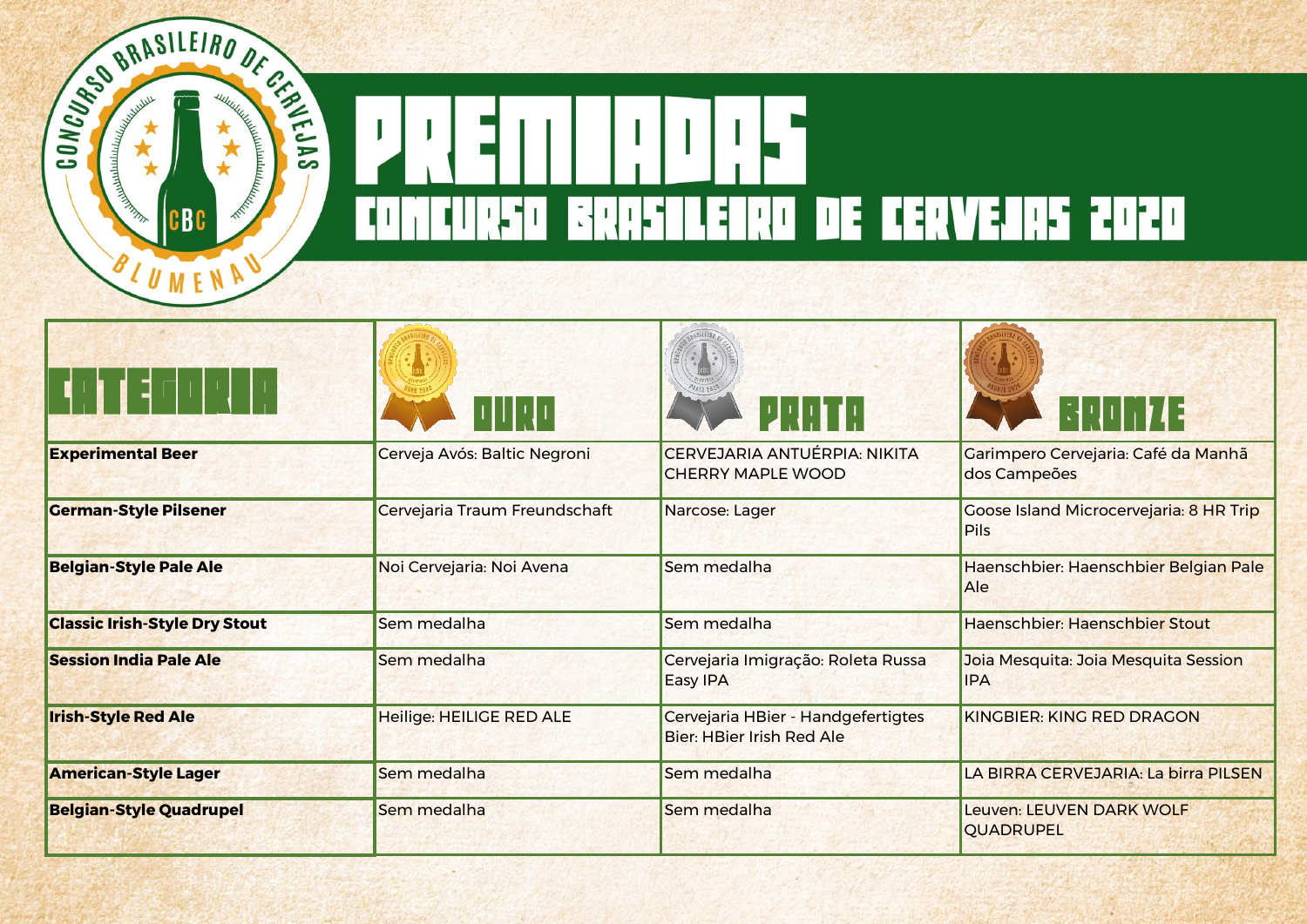

| ▝▐▏▊▝▌ <sup>┌</sup> ▏▏▎▏▘▍              | $          \cdot     $ | <b>PRETH</b>                                         | <b>BRONTAE</b>                                          |
|-----------------------------------------|------------------------|------------------------------------------------------|---------------------------------------------------------|
| <b>Scotch Ale or Wee Heavy</b>          | Sem medalha            | Brauerei Schultz: Wee Heavy                          | Leuven: LEUVEN WEE HEAVY QUEEN                          |
| <b>American-Style Light Lager</b>       | Sem medalha            | CERVEJARIA SANTA CATARINA: MR.<br><b>LOBO PILSEN</b> | Maragato cervejaria: MARAGATO<br><b>PILSEN</b>          |
| <b>Extra Special Bitter</b>             | Sem medalha            | Sem medalha                                          | Nordus Cervejaria: Nordus ESB                           |
| <b>International-Style Pale Ale</b>     | Sem medalha            | Sem medalha                                          | Ruradélica Ales: Céu                                    |
| <b>American-Style Imperial Stout</b>    | Sem medalha            | Sem medalha                                          | Ruradélica Ales: The Animals American<br>Imperial Stout |
| <b>American-Style Black Ale</b>         | Sem medalha            | Sem medalha                                          | Ruradelica Ales: Velvet                                 |
| <b>German-Style Eisbock</b>             | Sem medalha            | Sem medalha                                          | <b>SALVA CRAFT BREWERY: EISBOCK</b><br><b>SALVA</b>     |
| <b>Belgian-Style Fruit Beer</b>         | Sem medalha            | Sem medalha                                          | Sapatista: Maria da Penha                               |
| <b>American-Style Amber Light Lager</b> | Sem medalha            | Sem medalha                                          | <b>Schaf Bier: Pilsen Schaf Bier</b>                    |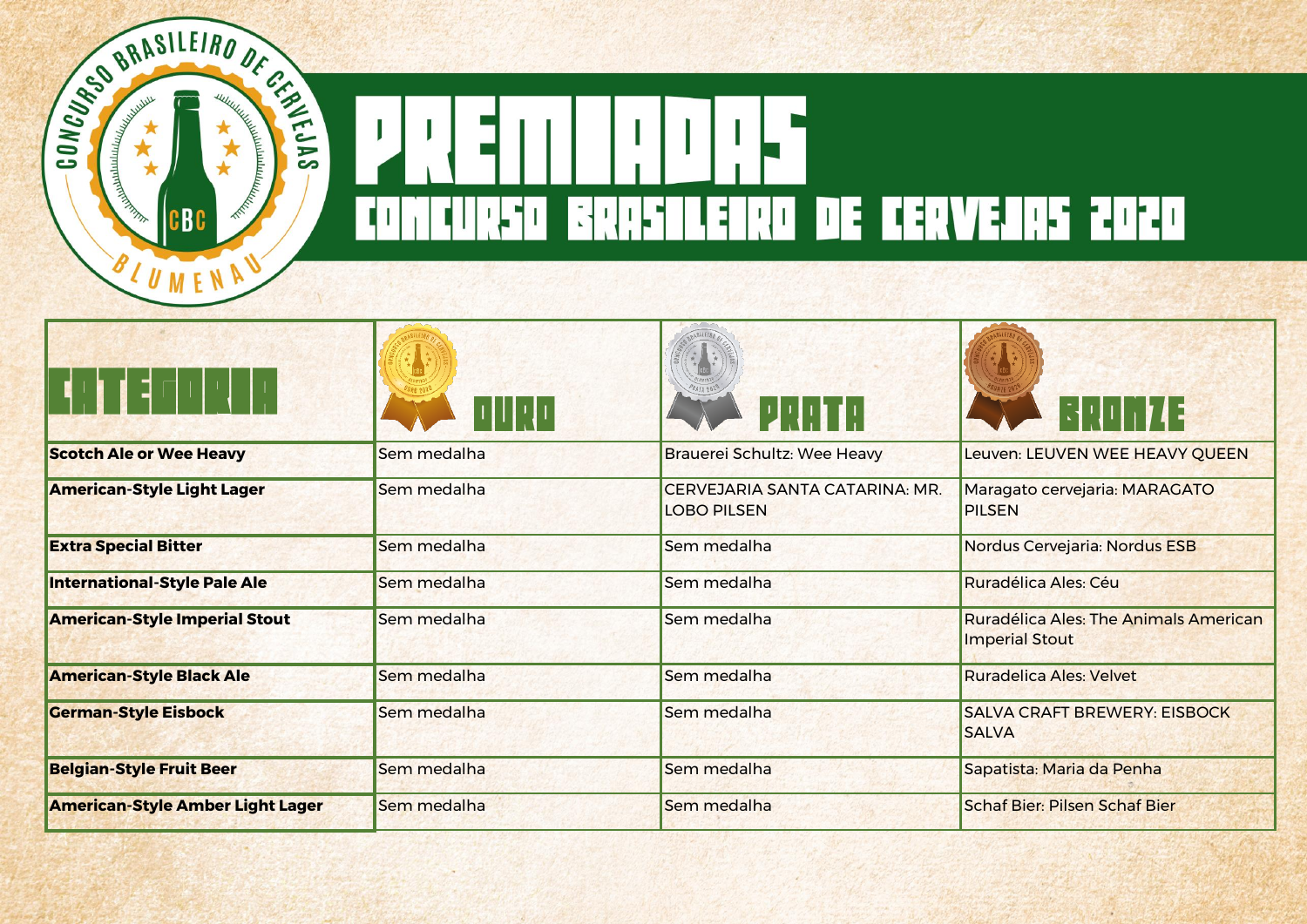

| Sem medalha                                  | Cervejaria Leopoldina: Leopoldina<br>Witbier | Sem medalha                                                      |
|----------------------------------------------|----------------------------------------------|------------------------------------------------------------------|
| Sem medalha                                  | Cervejaria Leopoldina: Leopoldina Ipa        | Sem medalha                                                      |
| Sem medalha                                  | Caatinga Rocks: Velho Chico                  | Sem medalha                                                      |
| Sem medalha                                  | Cervejaria Trindade: Larajito Amber<br>Ale   | Sem medalha                                                      |
| Sem medalha                                  | Edelbrau: EDELBRAU DUNKEL                    | Sem medalha                                                      |
| Sem medalha                                  | <b>GUARNIERI: VICTORIA</b>                   | Sem medalha                                                      |
| <b>Salvador Brewing Co.: Easy</b><br>Company | Sem medalha                                  | Sem medalha                                                      |
| Sem medalha                                  | <b>JAIRO'S CERVEJARIA: WIEN</b>              | Sem medalha                                                      |
|                                              | <b>High</b>                                  | Sem medalha                                                      |
|                                              |                                              | BALBÚRDIA CERVEJEIRA: Hop Burst Locals Only Brewing Co.: Keep On |

S.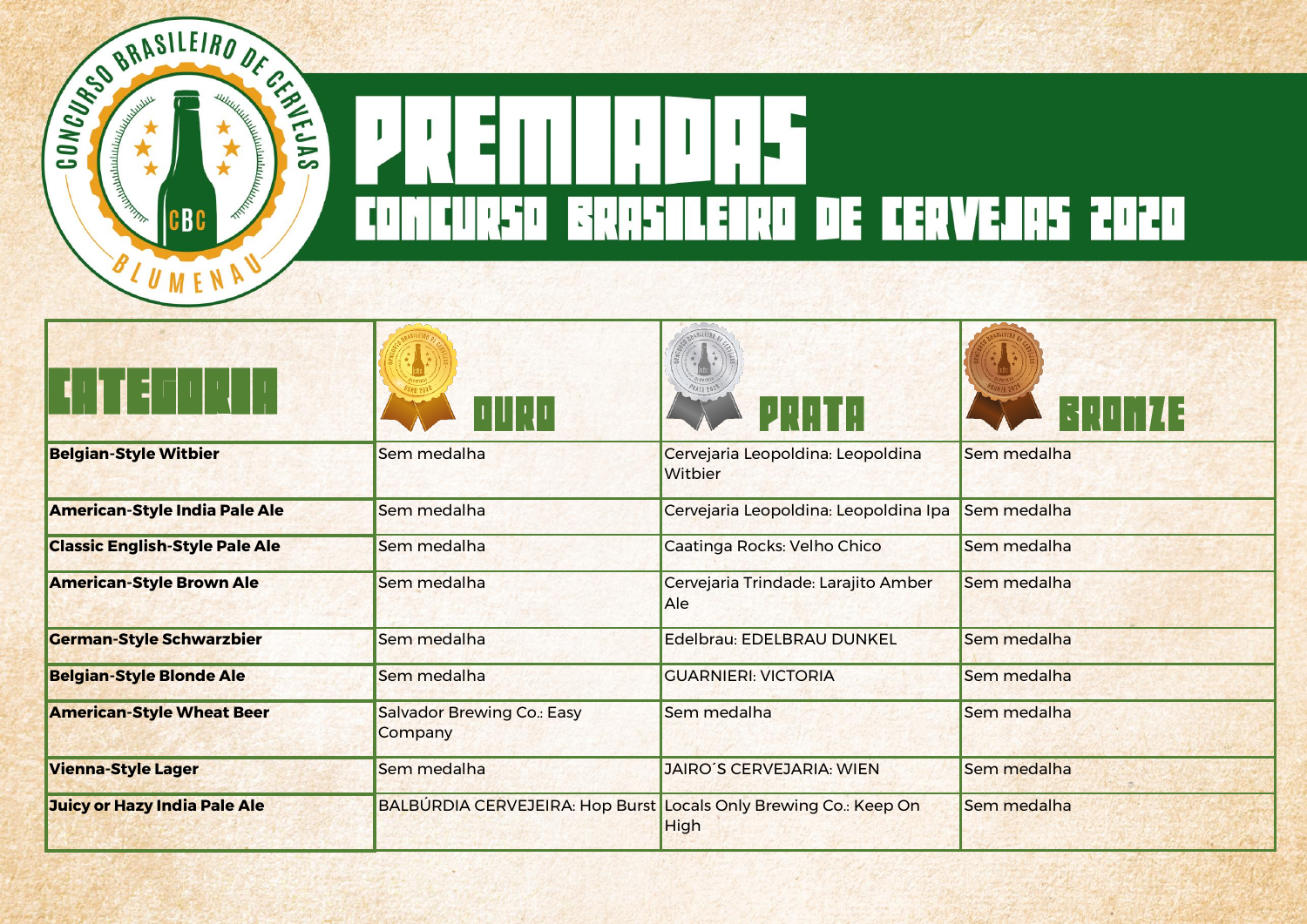

| THE ENTITY                              |                                                                         | <b>PERIMENT</b>                                      | ▏░▎░▌▏▏▕▛▟▗▜ |
|-----------------------------------------|-------------------------------------------------------------------------|------------------------------------------------------|--------------|
| <b>Traditional German-Style Bock</b>    | Sem medalha                                                             | <b>Brotas Beer: BROTAS BEER BOCK</b>                 | Sem medalha  |
| <b>Munich-Style Dunkel</b>              | Sem medalha                                                             | Saint Bier: SAINT BIER CHOPP<br><b>SCHWARZBIER</b>   | Sem medalha  |
| <b>Fresh Hop Beer</b>                   | <b>3Americas: HOP LAGER MOSAICO 3</b><br><b>AMERICAS</b>                | Cervejaria EverBrew: EverEAP                         | Sem medalha  |
| <b>Smoke Beer</b>                       | <b>CERVEJARIA BARBA RUIVA: BARBA</b><br><b>RUIVA/MANOBIER RAUCHBOCK</b> | Cervejaria Bierbaum: Bierbaum<br>Doppelbock Defumada | Sem medalha  |
| <b>German-Style Heller Bock/Maibock</b> | <b>CERVEJARIA TAQUARAS: Cordeiro</b><br><b>Helles Bock</b>              | <b>AMBEV: Brahma Bock</b>                            | Sem medalha  |
| <b>English-Style Brown Ale</b>          | Sem medalha                                                             | Cervejaria Salvador: Dog Fight                       | Sem medalha  |
| <b>Golden or Blonde Ale</b>             | Cervejaria Cathedral: Nunca Fui<br>Santa                                | Sem medalha                                          | Sem medalha  |
| <b>Non-Alcoholic Malt Beverage</b>      | Sem medalha                                                             | AMBEV: Brahma 0,0%                                   | Sem medalha  |
| <b>Leipzig-Style Gose</b>               | Sem medalha                                                             | Cervejaria Biertal: Gose Himalaia                    | Sem medalha  |

M.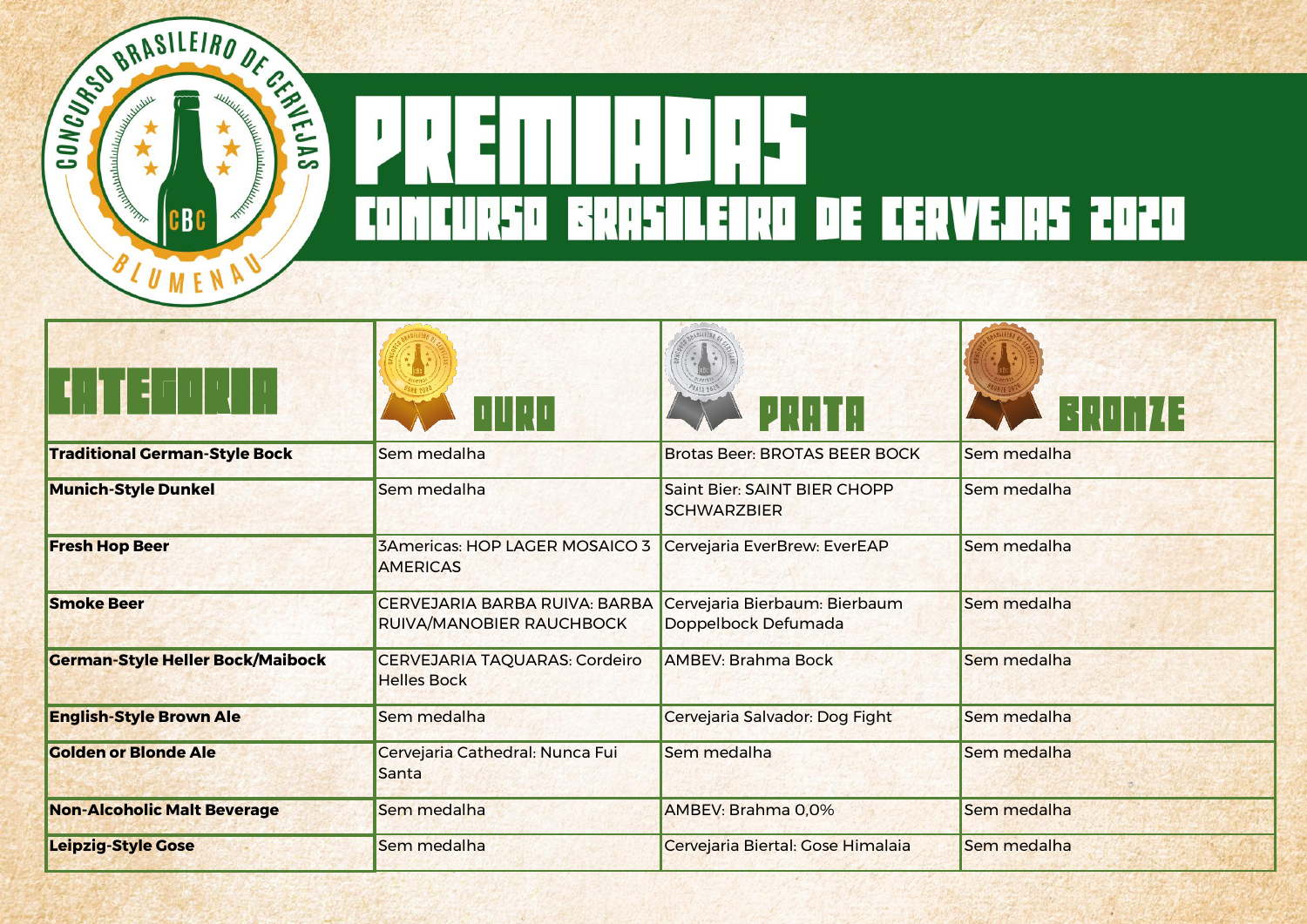

| ▐▏ᅼ┌╎╷│╵│                               |                                                            | PRAIA 202<br><b>PRAIN</b>                  | 63 A J I I I V 4 3 |
|-----------------------------------------|------------------------------------------------------------|--------------------------------------------|--------------------|
| <b>Export-Style Stout</b>               | Sem medalha                                                | <b>CERVEJA OPERA: OPERA ATTILA</b>         | Sem medalha        |
| <b>South German-Style Dunkel Weizen</b> | Sem medalha                                                | Cervejaria Bräuheim: Dunkel Weizen         | Sem medalha        |
| <b>Dortmunder/European-Style Export</b> | Cervejaria Urwald: URWALD<br><b>DORTMUNDER EXPORT</b>      | Sem medalha                                | Sem medalha        |
| <b>Finnish-Style Sahti</b>              | Sem medalha                                                | Cervejaria Cathedral: Contrassenso         | Sem medalha        |
| <b>European-Style Dark Lager</b>        | A Tutta Birra: Vicolo                                      | Sem medalha                                | Sem medalha        |
| <b>Gluten-Free Beer</b>                 | Sem medalha                                                | Dádiva: IPA sem glúten                     | Sem medalha        |
| <b>Wild Beer</b>                        | <b>Donner: IGA DONNER</b>                                  | Sem medalha                                | Sem medalha        |
| <b>German-Style Leichtes Weizen</b>     | Faixa Preta Cervejaria: FAIXA PRETA<br><b>GRAND SHIHAN</b> | Sem medalha                                | Sem medalha        |
| <b>Aged Beer</b>                        | Loba: LOBA OLD ALE                                         | Sem medalha                                | Sem medalha        |
| <b>Bamberg-Style Bock Rauchbier</b>     | Sem medalha                                                | Cervejaria Artesanal Pratinha:<br>Conclave | Sem medalha        |
|                                         |                                                            |                                            |                    |

M.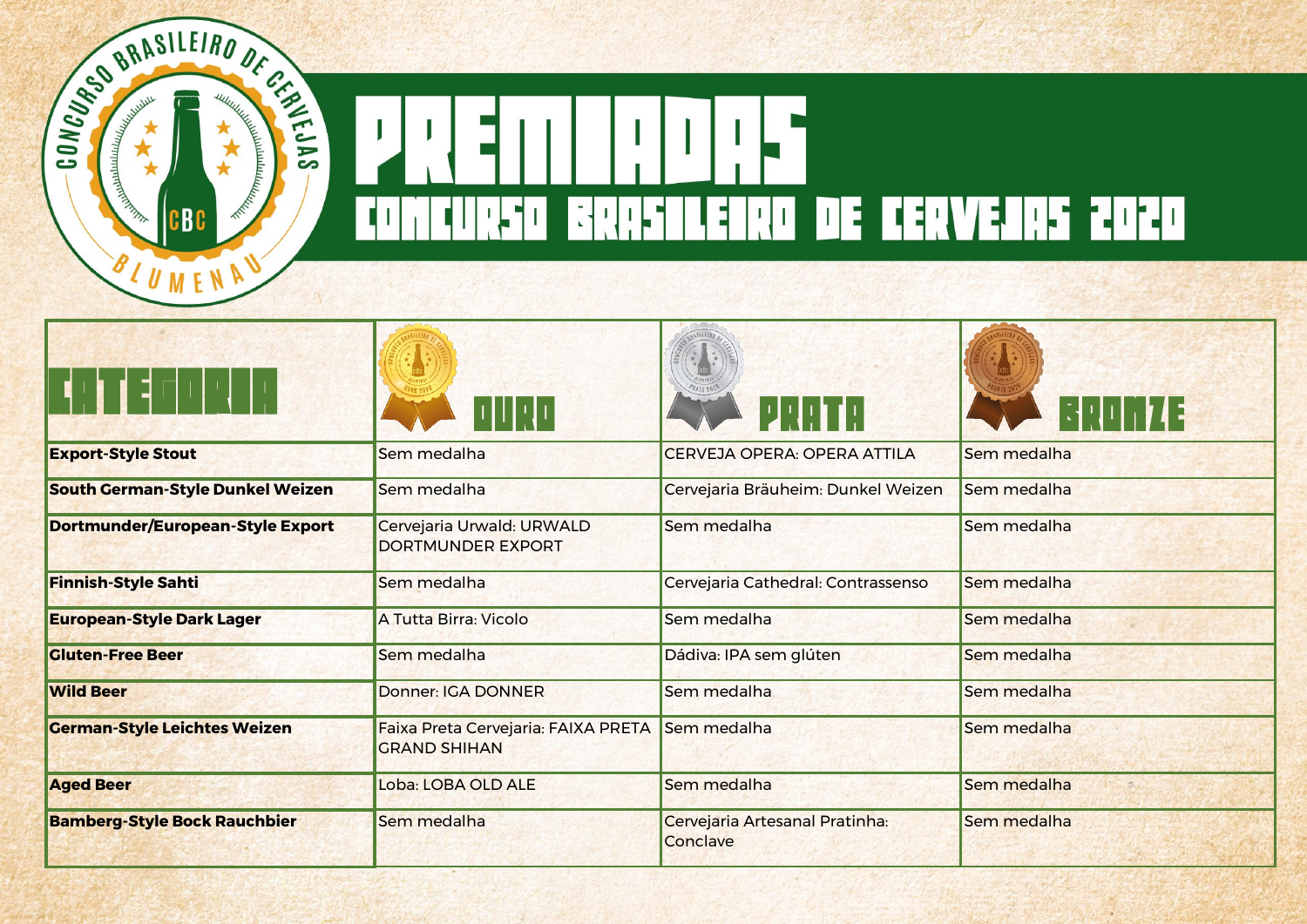

|                                           |                                                              | 2201                                                      | ▐░▎░▌▏▏┢▗▎▆▏                                |  |
|-------------------------------------------|--------------------------------------------------------------|-----------------------------------------------------------|---------------------------------------------|--|
| <b>Scottish-Style Export Ale</b>          | Sem medalha                                                  | LA BIRRA CERVEJARIA: LA BIRRA<br><b>IRISH RED ALE</b>     | Sem medalha                                 |  |
| <b>Strong Ale</b>                         | <b>CERVEJARIA VON BORSTEL: 5 Anos</b>                        | Sem medalha                                               | Sem medalha                                 |  |
| <b>Old Ale</b>                            | Cervejaria Walfänger: Vennbahn                               | Sem medalha                                               | Sem medalha                                 |  |
| <b>American-Style Barley Wine Ale</b>     | Noi Cervejaria: Noi Bárbara                                  | <b>CERVEJARIA LOHN: LOHN BIER</b><br>AMERICAN BARLEY WINE | Sem medalha                                 |  |
| <b>American-Style Maerzen/Oktoberfest</b> | Sem medalha                                                  | Masterpiece: Hallo Blumenau!                              | Sem medalha                                 |  |
| <b>South German-Style Hefeweizen</b>      | Sem medalha                                                  | Sem medalha                                               | Senhor do Malte: Weiss                      |  |
| <b>Baltic-Style Porter</b>                | Avós Cerveja Artesanal: Baltic Base                          | <b>Narreal Brewhouse: Baltic Porter</b>                   | <b>Stier Bier Cervejeira: Baltic Porter</b> |  |
| <b>California Common Beer</b>             | Chosen Beer Company: CALIFORNIA Sem medalha<br><b>COMMON</b> |                                                           | Stier Bier Cervejeira: California Common    |  |
| <b>Specialty Saison</b>                   | Alem Bier: Muscat Brett Saison                               | Al Fero Birrificio: Baron de Charlach                     | Suricato: Fletcha - Fletcha                 |  |
|                                           |                                                              |                                                           |                                             |  |